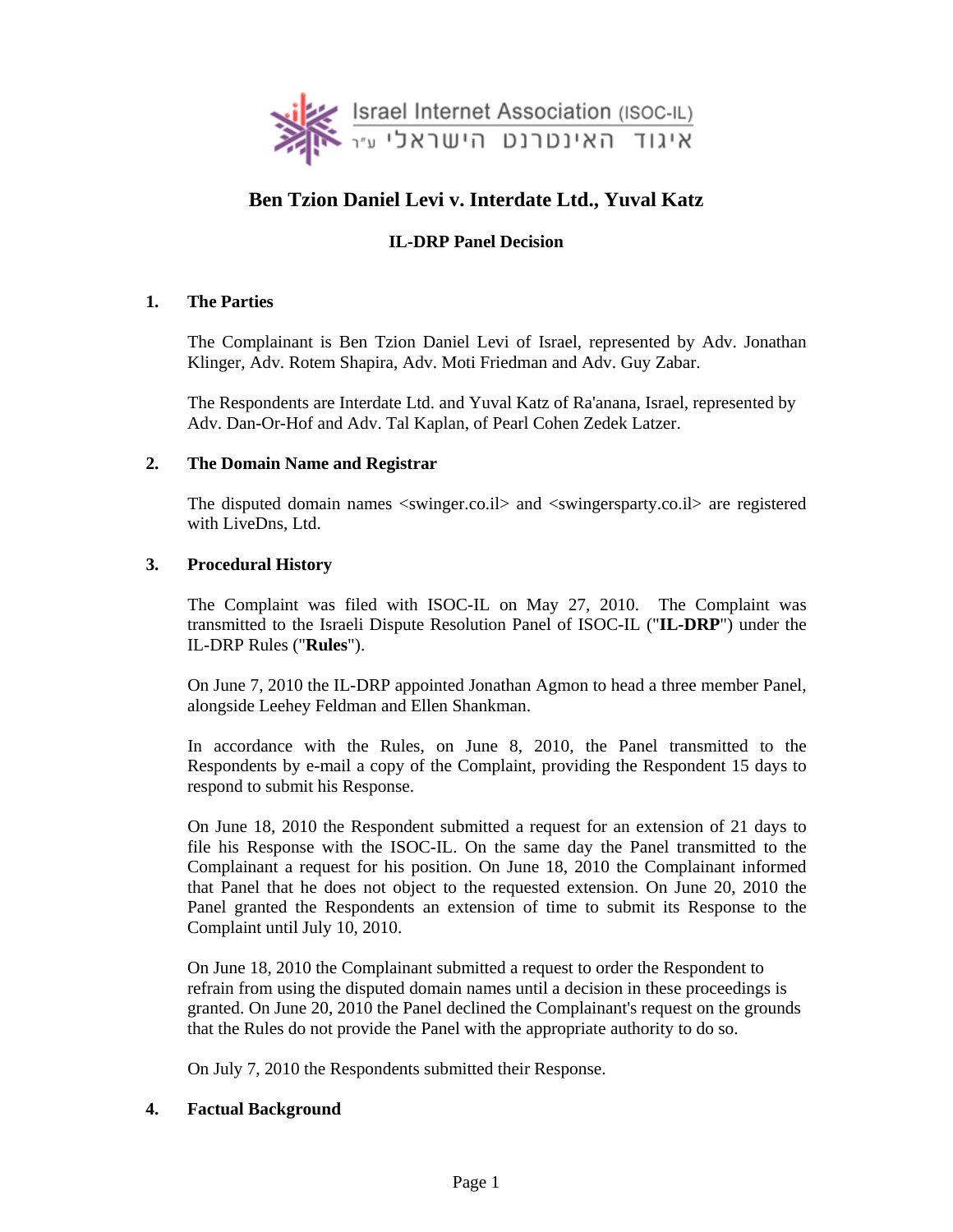The disputed domain name <swingersparty.co.il> was registered by the Respondent Yuval Katz ("**Respondent 2**") on March 4, 2010.

The disputed domain name <swinger.co.il> was registered by Respondent Interdate Ltd. ("**Respondent 1**") on March 31, 2010.

The Complainant is an individual that operates in the Israeli swingers' community. The Complainant is a leading figure in the Israeli Alternative Lifestyle Community ("**IALC**"), which operates the website <swingers.co.il>. The Complainant is registered as the administrative and technical contact of the <swingers.co.il> domain name.

Prior to their registration by the Respondents, the disputed domain names were registered by Paz Kol Hakesher, an Israeli based company which appears to be operated by the Complainant.

The Respondent 1 is an Israeli based application software company, which specialize in creating and operating websites and providing various internet services. The Respondent 2 is a shareholder and director of the Respondent 1 (jointly hereafter: "**The Respondents**").

The Respondents own and operate a substitute website for the Israeli swingers' community under the domain name <zigzug.co.il> since the year 2000.

The disputed domain names are used to redirect users to the website operating under the domain name <zigzug.co.il>.

### **5. Parties' Contentions**

#### **A. Complainant**

The Complainant argues that the disputed domain names describe the Complainant's services, in which he gained goodwill among the swingers' community in Israel

The Complainant further argues that word "swingers" is his trade name. The Complainant claims the disputed domain names are identical or confusingly similar to his trade name.

The Complainant further argues that he had gained common law rights in his SWINGERS trade name.

The Complainant further argues that the Respondents have no rights or legitimate interest in the SWINGERS trade name as they are known by different trade names.

The Complainant argues the following evidences the Respondents acted in bad faith:

- 1. that the Respondents registered the disputed domain names, and makes use of the SWINGERS trade name, while knowing about the Complainant and his activities;
- 2. that the Respondents registered the disputed domain names in order to attract Internet users while creating a likelihood of confusion as to the origin of the domain names and affiliated websites;
- 3. that the Respondents registered the disputed domain names in order to manipulate and abuse the Complainant's market share while relying on the Complainant's goodwill; and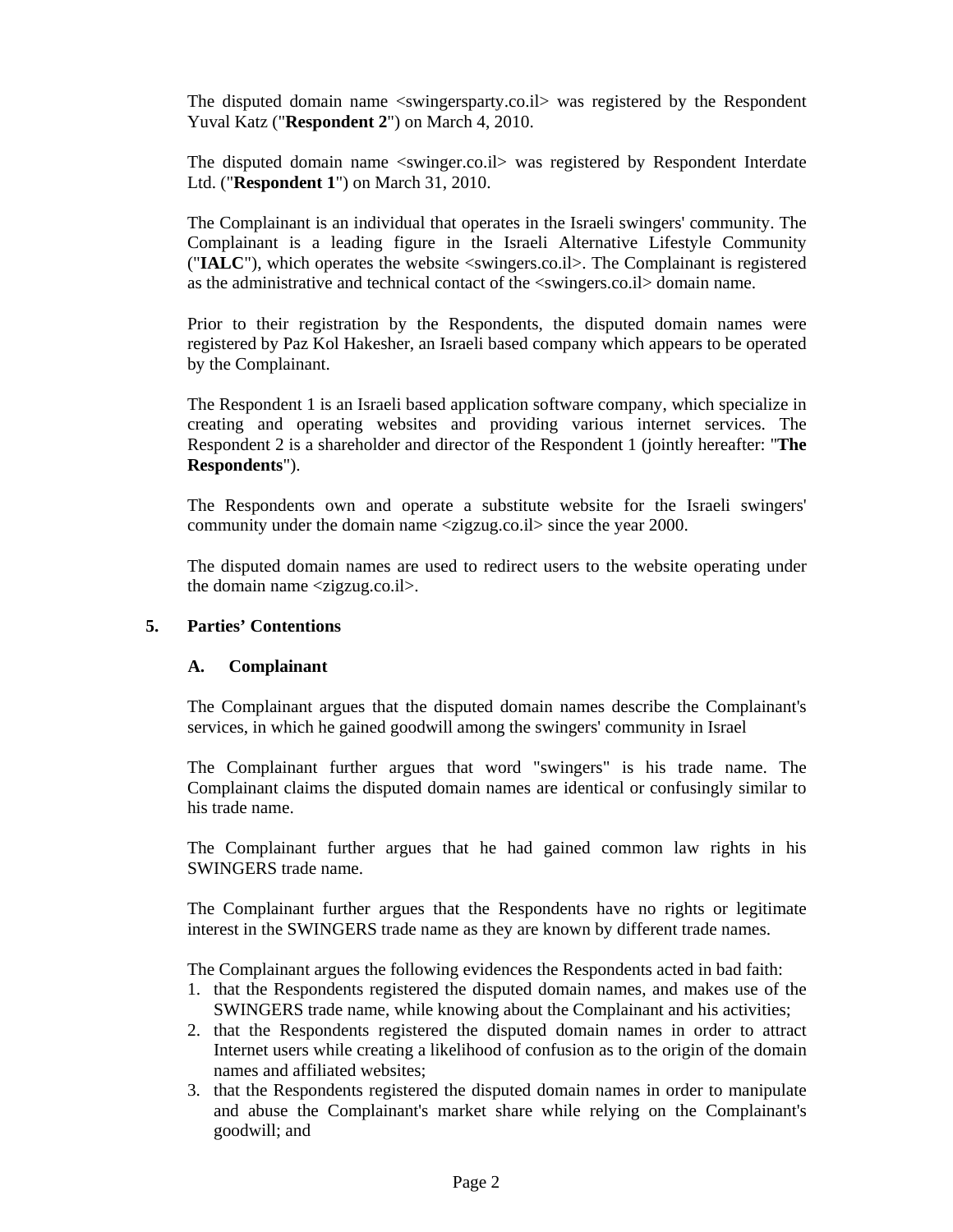4. that the Respondents took advantage of the fact that the Complainant did not renew the disputed domain names in time and registered them in their name upon their expiration, in order to redirect them to the Respondent website.

For all of the above reasons, the Complainant requests the transfer of the disputed domain names.

## **B. Respondents**

The Respondents argue that the Complainant has no legal standing in this proceeding, since the <swingers.co.il> website is owned by the company Paz Kol Hakesher and not by the Complainant.

The Respondents further argues that their website <zigzug.co.il>, which the disputed domain names redirect to, has gained considerable popularity among users who are looking for content and services regarding the swingers community and lifestyle.

The Respondents further argue that they registered the disputed domain names in good faith after learning that they are available for registration to the general public.

The Respondents further argue that the disputed domain names are not the same nor are they confusingly similar to a trademark, trade name, registered company name or legal entity registration of the Complainant. The Respondents further argue that the Complainant does not own registered trademark rights for the SWINGERS mark. Further, the Respondents argue that the company name for Paz Kol Hakesher, the owner of the domain name <swingers.co.il>, does not consist of the words "swinger", "swingers" or "swingersparty".

The Respondents further argue that the terms "swinger", "swingers" or "swingersparty" are dictionary terms that are either generic or highly descriptive terms and have no degree of distinctiveness. The Respondents therefore argue that these terms cannot be attributed to the Complainant.

The Respondents further argue that the terms "swinger", "swingers" or "swingersparty" did not acquire secondary meaning in the relevant market. The Respondents claim that there are many other websites in the Israeli swingers' scene that make use of these terms.

The Respondents further argue that they are making a bona fide commercial use of the disputed domain names to provide services to the swingers' community.

The Respondents further argue that the fact that they redirect the disputed domain names to another website, which operated under the domain name <zigzug.co.il>, does not indicate bad faith.

The Respondents further argue that the use of the word SWINGER or SWINGERS in the disputed domain names does not create likelihood of confusion as to the source, sponsorship or affiliation of the disputed domain names. The Respondents further argue that they do not attempt to create such confusion.

For all of the above reasons, the Respondents request the denial of the Complaint.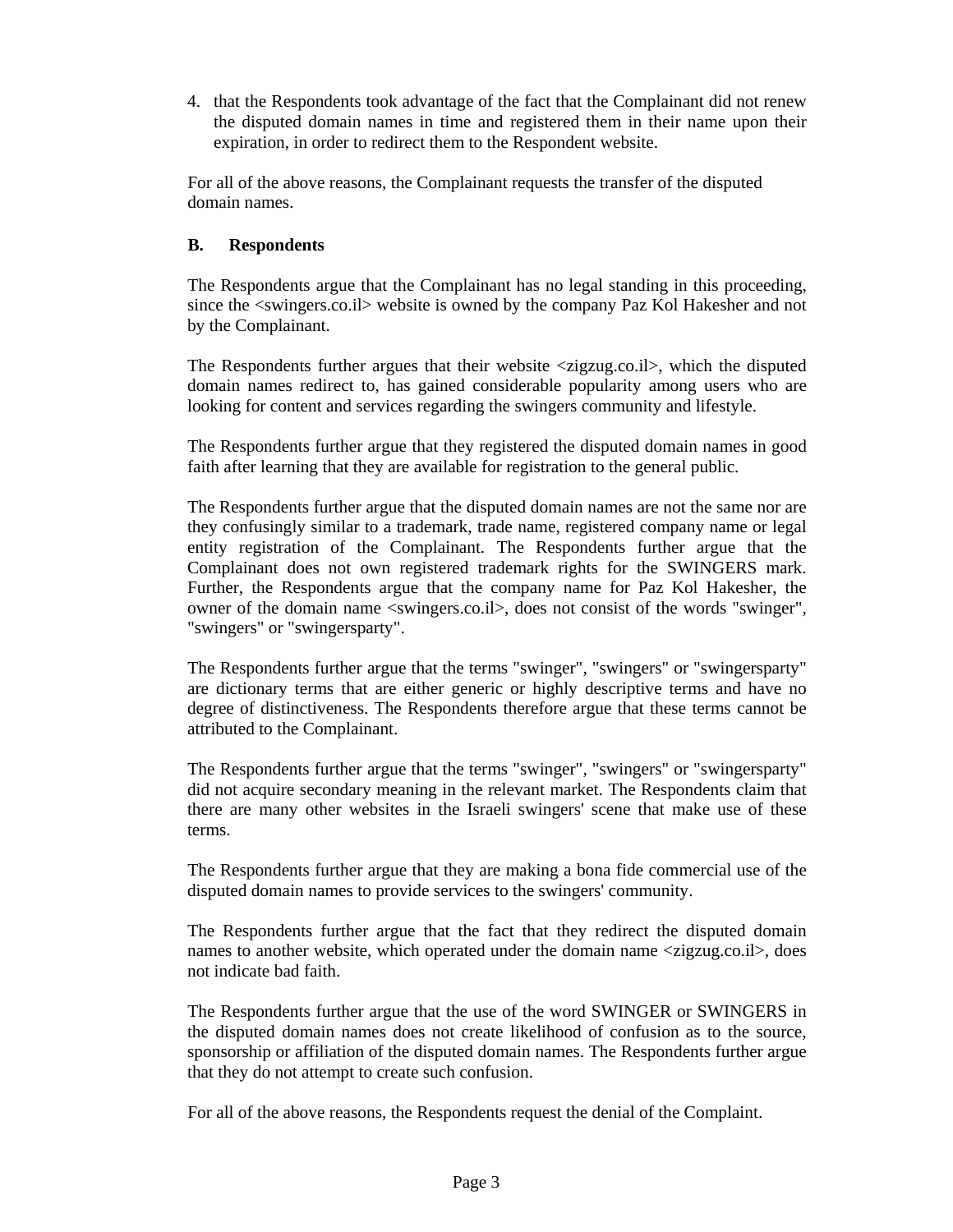### **6. Discussion and Findings**

## **A. Preliminary**

Both the Complaint and the Response refer to ISOC-IL's allegedly failure to notify the Complainant of the upcoming renewal dates for the domain names.

The Panel finds that these claims are not within the scope of these proceeding. The Rules exclusively determine that such claims are not reviewable by the IL-DRP. Specifically, Paragraph 2 of the Rules contains a list of disputes that are not reviewed by the IL-DRP. Clause 2.6 provides the following:

*"Disputes challenging allocation to a Holder, based on ISOC-IL's malfeasance in the allocation of a Domain Name. Challenges based on ISOC-IL's action/inaction may be brought to an Israeli Court."* 

The Panel will therefore disregard any and all claims made by the Complainant and the Respondents that refer to ISOC-IL's alleged malfeasance in the allocation of the domain names.

## **B. General**

The IL-DRP is an alternative dispute resolution procedure intended to provide expedited resolution to disputes regarding the allocation of domain names under the .IL ccTLD in accordance with the Rules. The Respondents submitted to this process and Rules when they applied for and registered the disputed domain names. The ISOC-IL registration rules provide that "the [domain name] holder agrees to the jurisdiction of the IL-DRP." (See section 24.4). The Respondents, therefore, by applying for and registering the disputed domain names agreed to the IL-DRP and the Rules.

As previous Panels noted the Rules now adopted by ISOC-IL follow closely those of the Uniform Dispute Resolution Policy (UDRP) and therefore the WIPO Arbitration and Mediation Center case law (and others interpreting the UDRP) can be used as examples of how previous panels have adopted and interpreted provisions similar to the Rules and UDRP.

The Rules provide that disputes regarding the allocation of a domain name by a Holder may be brought by a Complainant on the following grounds:

- 3.1. the disputed domain name is the same or confusingly similar to a trademark, trade name, registered company name or legal entity registration of the Complainant; and
- 3.2. the Complainant has rights in the Name; and
- 3.3. the holder has no rights in the Name; and
- 3.4. the application for allocation of the disputed domain name was made or the disputed domain name was used in bad faith.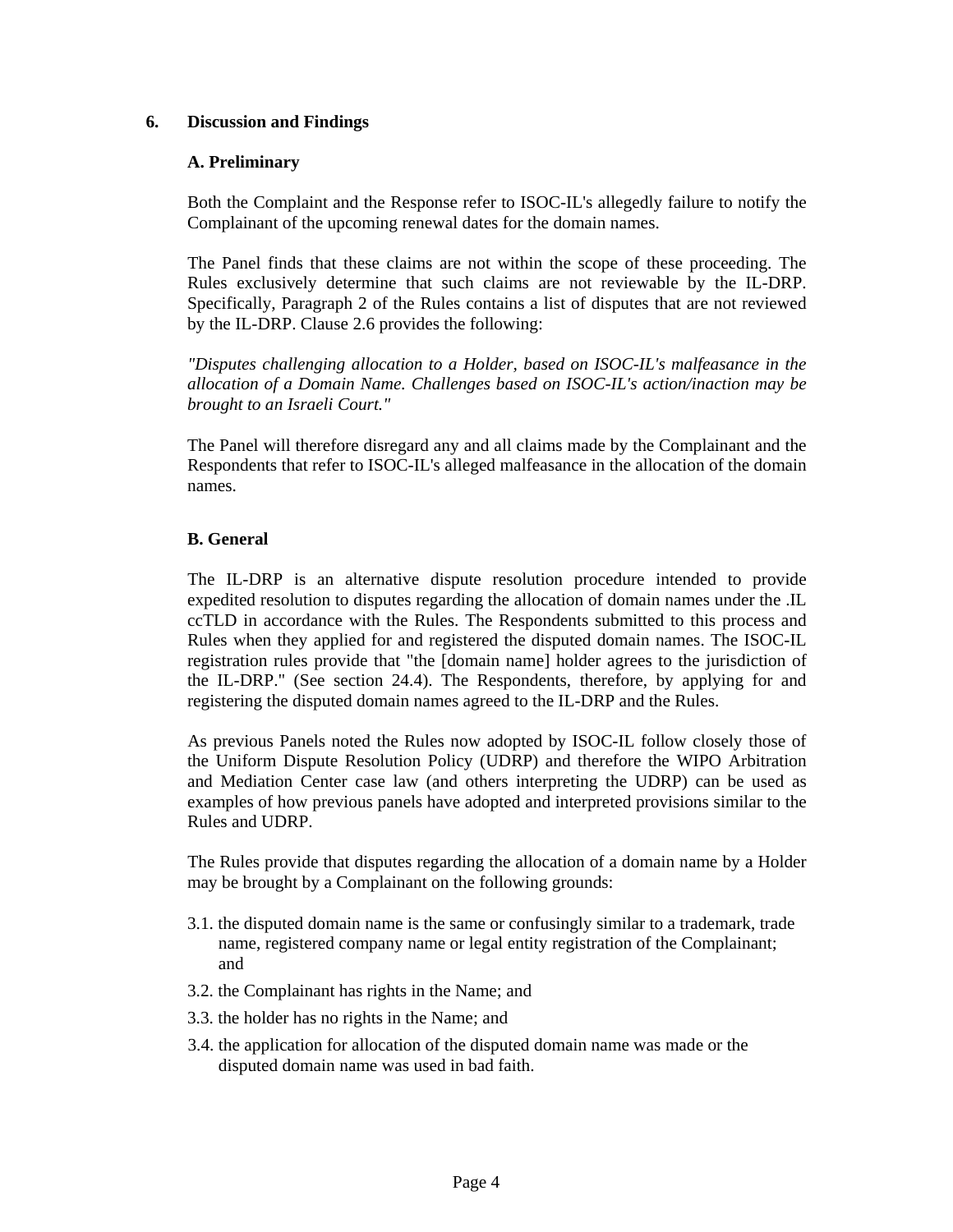## **C. Same or Confusingly Similar**

It is up to the Complainant to show that the disputed domain names are identical or confusingly similar to a trademark, trade name, registered company name or legal entity registration of the complainant.

The disputed domain names comprises of the words "swinger", "swingers" and "party" and the suffix .co.il. The suffix .co.il is ignored for the purpose of determination the similarity between the disputed domain names and the SWINGER name since it is a common suffix showing that the domain name is part of the .il domain and associated with commercial activities (.co suffix) (See Sao Paulo Alpargatas S.A v. Ilan Omer, IL-DRP Panel Decision).

The relevant part of the disputed domain names are therefore "swinger" and "swingers party".

The Complainant does not own a trademark registration for the terms "swinger" or "swingers party".

The absence of a trademark application or registration at the time of the registration of the disputed domain names does not necessarily preclude a finding by the Panel that the Complainant has the requisite rights in that mark for purposes of paragraph  $4(a)(i)$  of the Policy, as has been long noted by prior UDRP panels. (See, for example, *Great Plains Metromall, LLC v*. *Gene Creach*, NAF Case No. FA97044; *DigiPoll Ltd. v. Domain Administrator*, WIPO Case No. D2007-0999 and *The British Broadcasting Corporation v. Jaime Renteria*, WIPO Case No. D2000-0050).

It has been the decision of previous UDRP Panels that in determining if a complainant has defendable rights in an unregistered mark, the panel should analyze whether the complainant has established common law rights in the mark by assessing the complainant's showing of a secondary meaning that is directly associated with the complainant. Factors typically considered influential in such an analysis are longevity of use, amount of sales, nature and extent of advertising, consumer surveys and media recognition (see: WIPO Overview of WIPO Panel Views on Selected UDRP Questions and The British Broadcasting Corporation v. Jaime Renteria, WIPO Case No. D2000- 0050).

The Complainant contends that he is known under the "swingers" trade name and that he acquired common law rights in this trade name, among others, by operating the <swingers.co.il> website.

The Panel notes that the terms "swinger" or "swingers party", when used for services rendered to the swingers' community in Israel, are considered descriptive.

It has been previously decided by UDRP Panels that when a disputed domain name is consisted of descriptive terms, the Complainant must provide very substantial evidence of acquired distinctiveness or secondary meaning (see Patricia Kelley v. Innovation HQ, Inc. WIPO Case No. D2009-1723).

From the few items the Complainant has provided as evidence, it is indicated that the Complainant and the <swingers.co.il> website, are a source from which the public can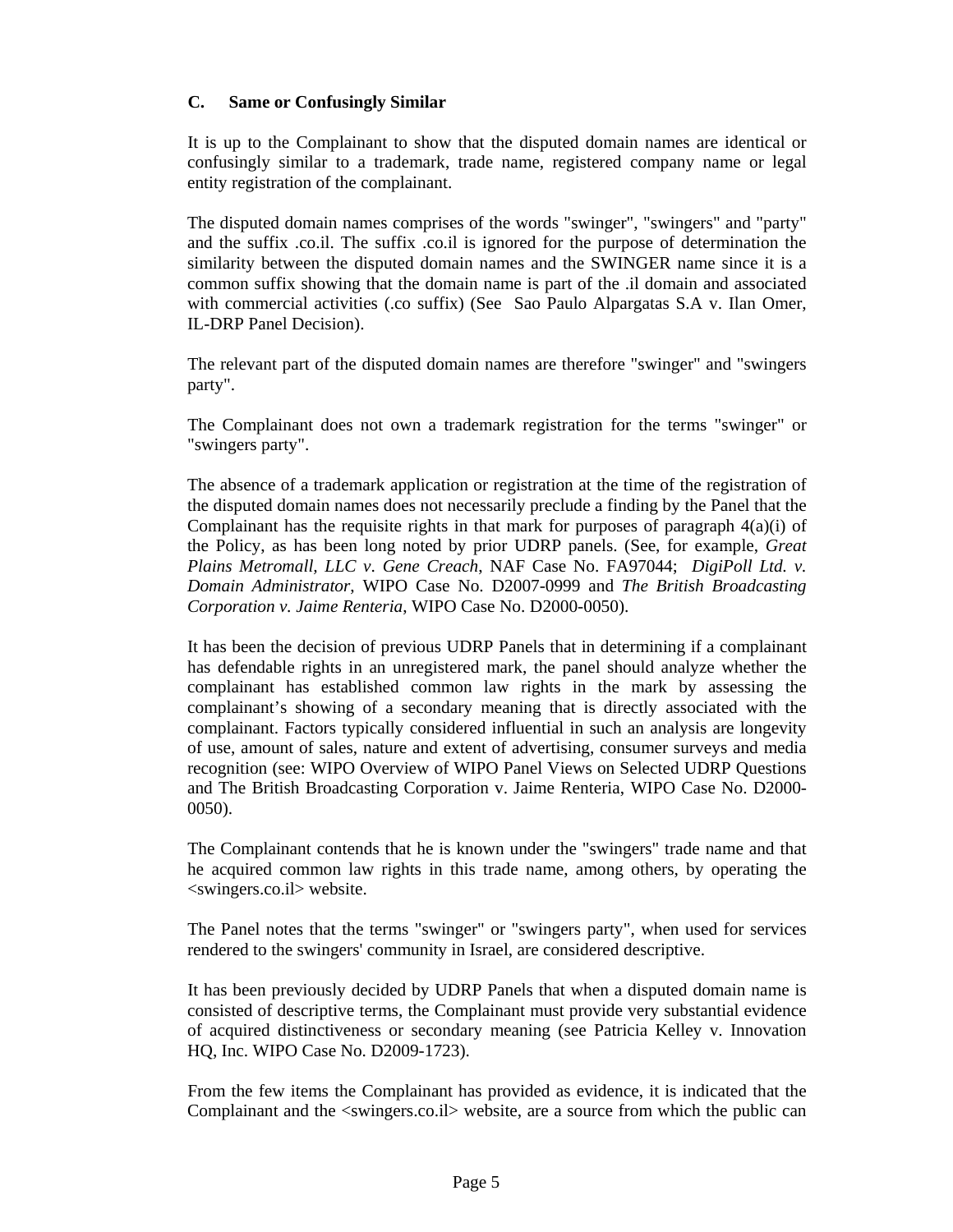find information regarding the swingers' community and events. There is no indication that the Complainant use of the SWINGERS trade name resulted in the achieving a secondary meaning. Furthermore, the Panel performed an Internet search for the word "swingers" in Israel and found that it generates multiple results, which lead to different swingers website operated by different entities.

The Panel cites the following with approval: "Mere evidence of use in relation to a website and a bare submission that there have been substantial website page views during that period is insufficient, even in relation to a not-for-profit business, in order to enable the Panel to infer the requisite degree of secondary meaning to support a claim of common law trade mark rights." (See Patricia Kelley v. Innovation HQ, Inc., Supra).

The Panel finds that in this case, the Complainant failed to prove that the public associates the SWINGERS trade name only with the Complainant and that he is entitled common law rights for his SWINGERS trade name.

The Panel also notes that the Complainant did not provide evidence to show that the SWINGERS term is a registered company name or legal entity registration of the complainant

As a result, the Panel finds that the Complaint did not prove the first element of this proceeding. Previous UDRP Panels have asserted that "Where a complainant does not prove one or more of these elements, the panel is compelled to issue a decision denying the complaint, regardless of the complainant's ability to prove the other element(s) required by the Policy. Accordingly, under such circumstances, any discussion by the panel with respect to such other element(s) would be unnecessary in reaching a decision to deny the complaint" (See: Doheny Plumbing, Inc. v. PAO Industries, Inc., Case No. D2007-1827; Admerex Limited v. Metyor Inc., WIPO Case No. D2005-1246).

Given that, it is unnecessary for the Panel to make a finding with respect to the second and third elements of the Policy and the Panel refrains from doing so.

### **7. Decision**

For all the foregoing reasons, in accordance with the Rules, the Complaint is Denied.

\_\_\_\_\_\_\_\_\_\_\_\_\_\_\_\_\_\_\_\_\_\_\_\_\_\_\_ Jonathan Agmon Presiding Panelist

Leehee Feldman Panelist

 $\overline{\phantom{a}}$  , we can also the contract of the contract of  $\overline{\phantom{a}}$ 

\_\_\_\_\_\_\_\_\_\_\_\_\_\_\_\_\_\_\_\_\_\_ Ellen Shankman Panelist

Date: August 1, 2010